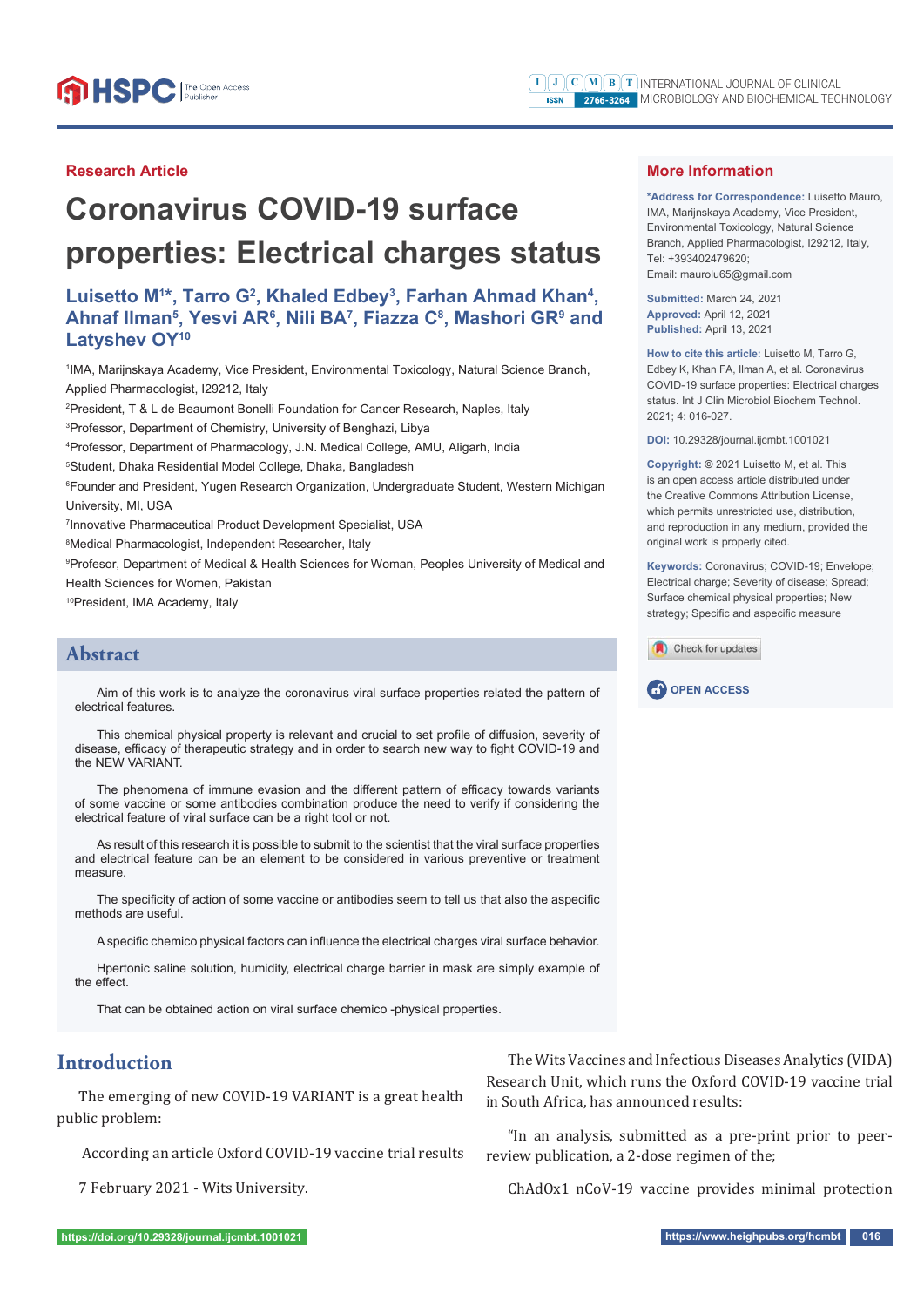against mild-moderate COVID-19 infection from the B.1.351 coronavirus variant first identified in South Africa SA in mid-November 2020."

"Researchers from South Africa and the UK found that viral- neutralization by sera induced by the ChAdOx1 nCoV-19 coronavirus vaccine against the B.1.351 coronavirus variant were substantially reduced when compared with the original strain of the coronavirus."

And according an article of Hannah Balfour (European Pharmaceutical Review) 28 January 2021.

News: "Study finds some antibody- therapies are not effective against new COVID-19 variants".

According the article of 2021: Chemico-physicals properties of coronavirus affecting.

Airborne transmissibility: "Coronavirus was finded to have characteristic pattern of chemical -physical properties at X-ray.

### **Cristallograpy analysis**

So not only carrier size is relevant for airborne transmission of some respiratory virus but also virus size and electricalfeature, envelope composition and other. The virus envelope seem involved in avoiding strategies of virus to escape to the hosts immune -system".

Because coronavirus follow determinate pattern of transmission it is crucial to observe the chemical-physical properties of the virus as the electrical- feature, molecular composition of the envelope, viral- size and physical effect that can increase airborne characteristic in aerosols. The same the kind of chemical physical link of viruses with carrier is relevant for its diffusion.

All this properties must be taken in consideration in the same evaluation process.

Even if the virus transmission depend on determinate viral charge and other relevant factors a better understanding of this related phenomena is crucial. (It must be remembered also that the smaller -particles like aereosols penetrate better lower pulmonary -tract then the larger one).

Common properties among some respiratory- virus can help in clarifying airborne- transmission: If already clearly for some common virus for other it must be finally determinate. This conclusion present great health implication in public policy.

Piotr H Pawłowski: "The charged amino- acids in the spike protein of SARS-CoV-2 exhibit some specific distribution. In the RBD region of the S1 unit the positive + charge dominates in the protein interior and the negative - charge prevails on the surface exposed towards ACE2 -receptor. The charged amino- acids in the S2 region preceding heptad repeats of the spike protein of SARS-CoV-2, exhibit a central concentration, and the imbalance of a positive + charge. The idea that both distributions of charged amino acids may, in an electrostaticmanner, facilitate the coronavirus infection of the cell is presented.

An evaluation of the virus-receptor binding energy, by docking the peptide resembling the human receptor site to the virus- RBD, and the estimation of electromechanical deformation of the cell membrane by S2 during the prefusion process were included. Possible prevention of viral- infection is suggested."

And

"Although the total structural charge of SARS-Cov-2 is positive +, the structural proteins of SARS-Cov-2 are carrying varied total electric charge related to the amino- acid AA content. The envelope, membrane and nucleocapsid proteins are positive +, and the surface spike protein S is negative. The viral spike -protein S is an essential component in the process of SARS-Cov-2 entering the cell. It contains 99 positively, and 111 negatively, charged amino- acids. Protein S consists with the two subunits S1 and S2. The S1 unit (aa 14–685) contains the receptor binding -domain (aa 333–526), RBD, interplaying with the human angiotensin-converting enzyme 2, ACE2, during virus binding to the cell. Enzymatic- cleavage in the area aa 682–685 in fully reveals subunit S2. Some segments of the S2 unit (aa 686–1273) play an important role in the fusion of SARS-CoV-2 preceding the underlying infection of cells. Although the exact location of the segments, enabling initial lipid- membrane boarding can be disputed, the investigation in the conformational conserved area of so called fusion peptide (FP), and in its close proximity seems to be rational. Similar regions to SARS-CoV Extended Bipartite Fusion- Platform, consisting with 38 amino acids perturbing membrane order in the two neighboring -regions, FP1 and FP2, may be also indicated, but they follow the FP (aa 788–806) of SARS-CoV-2 towards C-term".

# **Materials and methods**

Whit an observational method some relevant literature are analysed and after submitting of an experimental project hipotesys a global conclusion is produced.

All literature come from biomedical database (PubMed) OR other open science source.

In this work also some preprint is reported for the scope researched.

Figures from 1 to 12 are reported in order to better clear the concept in literature cited.

## **Results**

"The (pKa)s of the protein on the surface: At the isoelectricpoint of a protein, there is an equivalent distribution of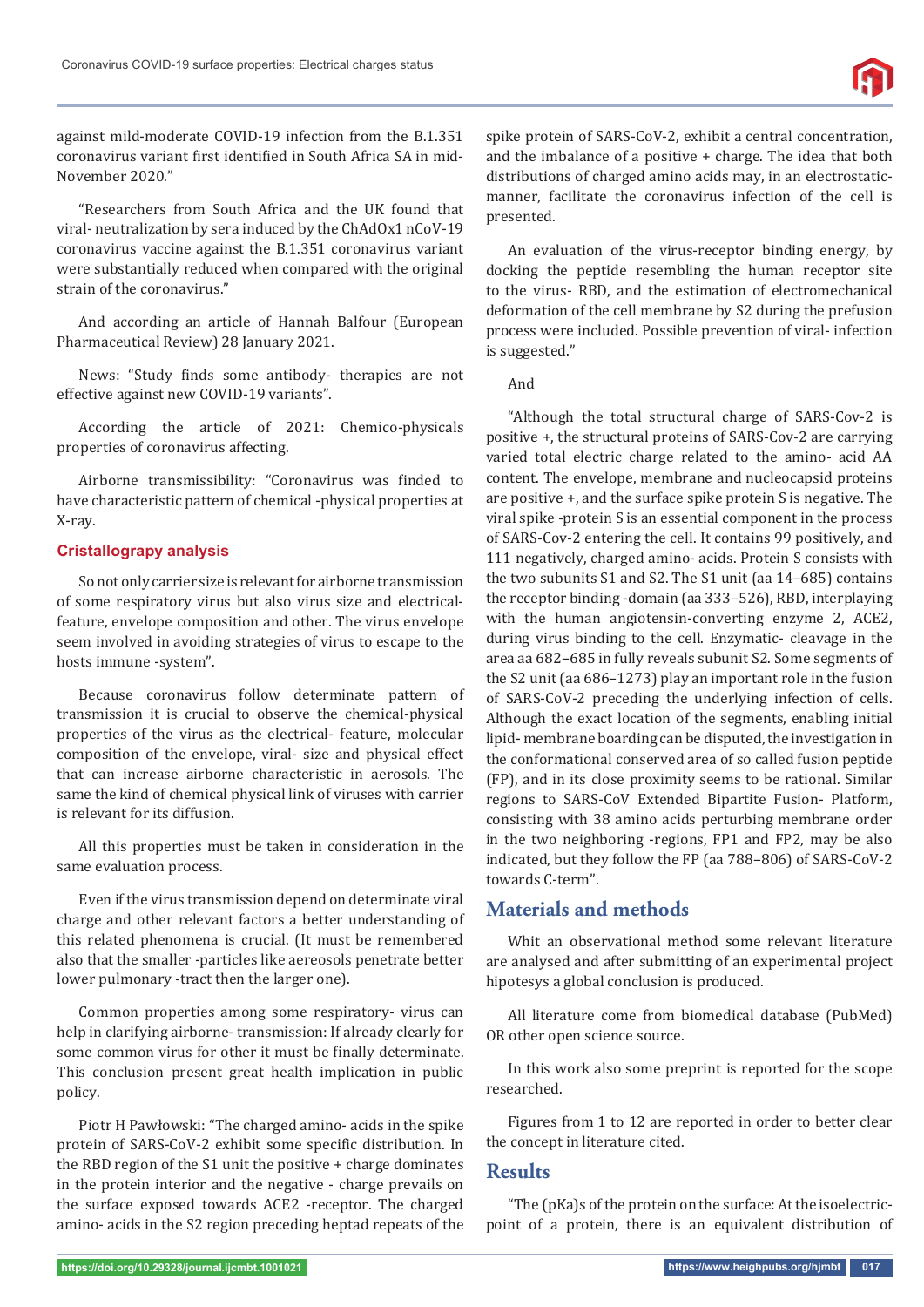negative and positive- charges, leading to a neutral response to a potential difference. If the pH be lowered from the isoelectric- point, it is found that, a bias is created towards the centre of positive charge of the protein. The pKa's could be derived from the pH values of the titration- curve for the S(spike)-protein of the SARS-CoV-2 using the Henderson– Hasselbalch equation:

pH = pKa + log ([conjugate base]/[weak acid]).

To establish this concept of the influence of surrounding pH on the surface charge of a virus, similar experiments had already been carried out also over the other virus- strains" [1].

Coronavirus envelope- protein: current knowledge Dewald Schoeman & Burtram C. Fielding. Virology Journal volume 16, Article number: 69.

"a substantial portion of the TMD consists of the 2 nonpolar, neutral amino acids, valine and leucine, lending a strong hydrophobicity to the E protein. The peptide exhibits an overall net- charge of zero, the middle region being uncharged and flanked on one side by the negatively charged amino (N)-terminus, and, on the other side, the carboxy (C) terminus of variable charge. The C-terminus also exhibits some hydrophobicity but less than the TMD due to the presence of a cluster of basic, positively- charged amino acids" [2].

Science News from research organizations.

Research exposes new vulnerability for SARS-CoV-2.

Electrostatic interactions enhance the spike protein's bond to host cells.

"Using nanometer-level simulations, researchers have discovered a positively + charged site (known as the polybasic cleavage- site) located 10 nanometers from the actual binding





disulphide bonds.

site on the spike protein. The positively charged site allows strong bonding between the virus protein and the negativelycharged human-cell receptors" [3].

Edris Joonaki, et al: "By using the multilayer/multi-module approach using either small-diameter nano-fibers with small basis weight in the modules, or large-diameter nano-fibers with large basis weight in the modules, high-performance charged nanofiber filters have been developed that achieve over 90% capture of airborne COVID-19 simulated by the 100 nm sodium chloride- aerosols. If the coronavirus is negatively charged, the positively charged PVDF nanofiber filter will provide even higher capture efficiency as well by Coulomb attraction" [4].

The electrostatic- potential (Poisson-Boltzmann method) at the interface of SARS-CoV-2 spike receptor-binding domain (RBD) and human ACE2. Crystal structure 6M0J was analyzed. The meaning of color area: red-negative, and violetpositive, electric- potential. Yellow and blue lines represent ACE2, and RBD backbone. The examples of possible border regions which may interact via Coulomb forces are indicated by arrows. They represent positive + Lys and negative Glu at the RBD gate, producing electric dipole, tangential to the RBD-ACE2 interface plane. Computed with Swiss-Pdb Viewer v4.1.0. the idea In a case I, considering the possible inhibition of the virus-receptor binding, in the region of the RBD-ACE2



**Figure 3:** Structural- Chemistry and Identifying Surface-Active Species of the Virus(A) A central- slice through a cryo-EM tomogram of mouse hepatitis -virus for showing the existence of S on the outer surface of virions. (B) Structure of the SARS-CoV-2 spike- glycoprotein with highlighting corresponding functional- groups (protein- database [PDB]: 6VXX). Grey, blue, and red spheres are carbon, nitrogen, and oxygen atoms, respectively. The molecular- structure is colored based on hydrophobicity; colored from red (hydrophilic) to green (hydrophobic). It utilizes the experimentally attained hydrophobicity scale that relied on whole-residue free energies of transfer DG (kcal/mol) from water to 1-Palmitoyl-2-oleoyl-phosphatidylcholine (POPC) interface. (C) Model representation of SARS-CoV-2 with respective proteins assembly. Key molecular- interactions among proteins on the surface of the virus -particle are shown as gray dash lines, ''hydrophobic interactions,'' and blue dash lines, "hydrogen bonding (-OH-----O)," (PDB: 6VYB). Some key surfaceactive moieties of SARS-CoV-2 are denoted as hydroxyl, amine, carbonyl, and carboxylic- acid functional groups FROM :Surface Chemistry Can Unlock Drivers of Surface Stability of SARS-CoV-2 in a Variety of Environmental Conditions.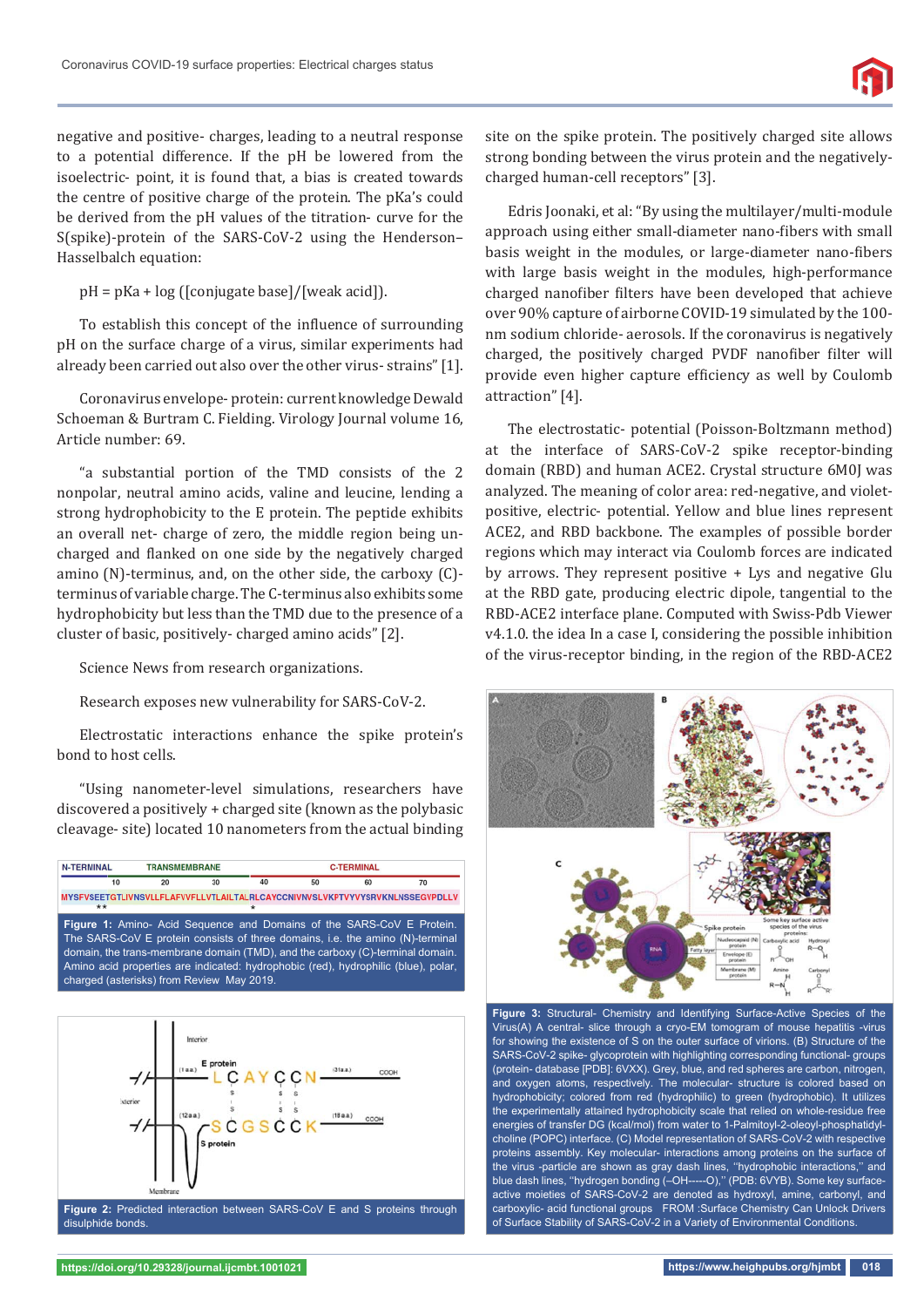

docking site, the cationic- ligands should be preferred, or the peptides with the specific charge distribution.

 A precise binding of the RBD with the ligand also require the other types of physical- interactions, mainly hydrogen bonding, dominating the total binding energy. In a case II, considering the possible inhibition of prefusion, the negative charge of amino acid AA residues may be in pairs associated with extracellular  $Ca^{2+}$  cations in the vicinity of the cell membrane surface, and thus partially neutralized. Amino- acids with not compensated positive charge, located relatively closer to the cell -membrane, can be electrostatically attracted towards extracellular membrane leaflet, and finally mechanically compress the cell membrane, changing the phospholipids order.

The electric- field near the extracellular- surface driving positive + charges towards the cell surface is predicted by the total summary model, Goldman/Hodgkin/Katz Donnan/ Nernst-Ohki. Thus, inhibiting small anionic ligands for FP should be preferred.

And from Wallace Woon Fong Leung and Qiang qiang Sun:

Capture efficiency for single-layer filters with different fiber diameters.

"We examine the added effect of electrostatically charged fibers with different fiber diameters.



Breakdown of efficiency due to mechanical- diffusion plus interception and electrostatic effect for different nanofiberdiameters for a single layer with 0.191 gsm, the difference between these two curves with the same fiber -diameter represents only the electrostatic capture for a given aerosol size. Electrostatic- effect contributed much higher efficiency. This is in as much as 30% absolute and 100% on relative basis for a given fiber diameter" [4].

K Sholanov: "For further analysis of virus electricalproperties, an import role belong to the research results of scientists believing that genome of COVID-19 germ is recombinant (hybrid) virus composed of the SARS-CoV-2 virus and the second one that has ho equivalents. In this case, before entering human -body COVID-19 germ can be considered as impurity bio-polymer consisting of aliovalent molecules. This creates conditions for the emergence of electrical conductivity properties in the polymer as a consequence of the emergence of free electrostatic- charges. One method of creating conductive polymers is formation of a molecular- complex with chargetransfer between molecules forming impurity.

Depending on the structure of the components, different arrangement of hybrid virus- molecules is possible. It can be assumed that donors and acceptors form separate RNAchains. Donor- groups increase the cations number and acceptor- groups increase the anions number. Thus, impurity bio-polymer acquires an electrostatic- charge. The presence of virus electrostatic- charge is confirmed by some observations researchers from NIH, CDC, UCLA and Princeton- University found that the virus is stable during different periods in the aerosol and on the surfaces of different- materials.

Although, the experiments in question were performed by the researchers for other purposes, results of these experiments can be considered in terms of contact -electrification of the virus by various bodies. It is known that during the contact- electrification, double electric- layer is formed with different potential of surface- charges. Charge transfer between contacting- bodies ends when the intensity value caused by the field becomes equal to the field value conditioned by the difference between the activities of the output of contacting materials charged -particles. If the virus does not have an electric -charge, then it would be stable for a long time in all materials. Duration of charged particles exit from the hybrid -virus is determined by the difference in band structure of the contacting- body. The presence of a charge in the COVID19 virus germ assumes that there exists the next transfer mechanism: due to the emergence of the potential difference between human- body and the virus, the ionizedvirus is attracted to human -body surface and then enters human body.

High contagiousness of COVID-19 can be explained by the presence of the transfer mechanism of the virus that uses air ions. Air -ions are generated by air -ionization. At the same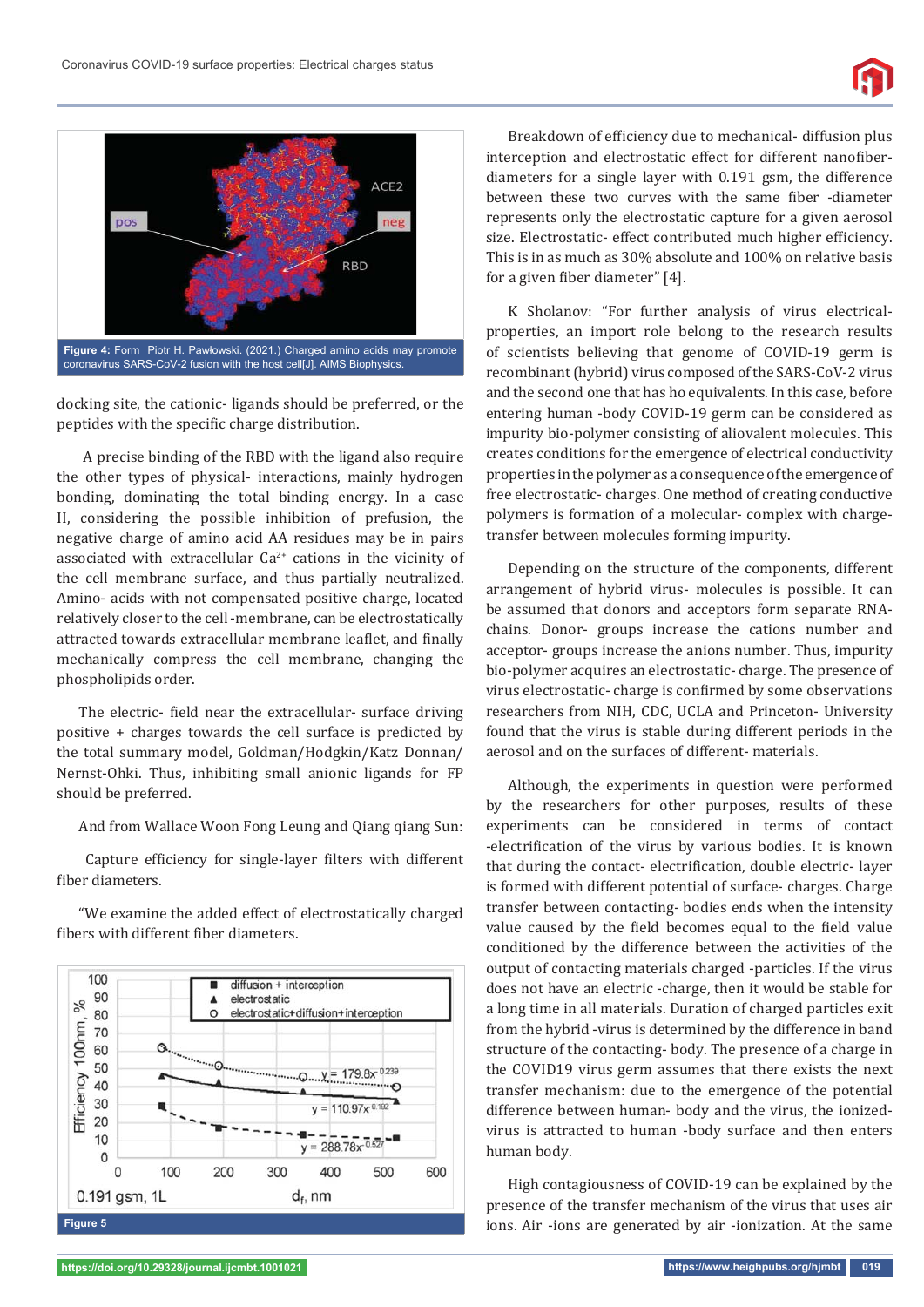time, the negative air- ions are mostly created by oxygen, and the positive ones are mostly created by carbonic acid- gases. Air ions interact and link up viral ions with opposite signs, and form agglomerate of COVID-19 viruses in the air, which predominantly via respiratory- system get into the lungs. This explains the reasons of extreme contagiousness of the COVID-19 virus.

A natural question arises on how air is ionized. Special devices are used to ionize air, although in this case for the ionization on a global scale it is possible to use long-wave ultraviolet- radiation (315-400 nm).For such UV- radiation formed, by an artificial -satellite, the ozone -screen of the Earth is not an obstacle. Thus, virus and air ions agglomerate formed by UV- radiation from the artificial satellite using, perhaps, laser equipment may cause large-scale coverage of COVID-19 population all over the planet.

Experience has shown that the disease is not always transmitted from person to person, the disease often appears in a person spending time- outdoors, which is due to inhalation of virus- agglomerate. At the same time, concentration of the agglomerate can be varied by varying the degree of airionization" [5].

From preprint Wei Li: "Among the four COVID-19 Coronavirus-related structures, three were determined using X-ray crystallography and one using electron- microscopy (PDB ID:6VSB)

After the four structures were accessed and downloaded directly from the PDB website, a comprehensive set of salt bridging analysis was carried out as described in previously.

No hydrogen bonding network analysis was carried out here because usually hydrogen atoms are missing from experimentally determined bio-molecular structures solved using X-ray crystallography. With the electrostatic analysis as described previously in, this article puts forward a comprehensive set of electrostatic- interaction features for the four COVID-19 coronavirus-related structures as of March 4, 2020, all included as a large set of separate tables in the supplementary file supplementary.pdf, including specifically:

1. all salt -bridges formed within all four COVID-19 coronavirus-related structures as of March 4, 2020.

2. all interfacial salt -bridges formed within all four COVID-19 coronavirus-related structures as of March 4, 2020.

3. all salt- bridges formed within all four COVID-19 coronavirus-related structures as of March 4, 2020, PDB ID-specifically for all four COVID-19 coronavirus-related structures.

4. all interfacial salt- bridges formed within all four COVID-19 coronavirus-related structures as of March 4, 2020, PDB ID-specifically for all four COVID-19 coronavirus-related structures.

No side chain or main chain hydrogen- bond was structurally identified for the four COVID-19 coronavirusrelated structures, as shown in supplementary file supplementary.pdf For the first time, this article reports a comprehensive set of electrostatic- features sucked out of the currently available COVID-19 coronavirus-related structures inside PDB in both PDF format and also LATEX format, i.e., a series of machine-readable -importable and -analyzable.

In supplementary file scan.zip, a simple python-based analysis tool and a LATEX-based editing tool were included to extract and summarize the electrostatic -features from experimentally determined structures, where a set of PDB files (representing experimentally determined protein structures) are to be plugged into a set of python- scripts included in cmd.py. Afterwards, cmd.py is to be executed with a simple command (python cmd.py) on a Linux machine terminal to produce the final supplementary file supplementary.pdf, summarizing the structurally observed electrostatic- features of the four COVID-19 coronavirus-related experimental structures as of March 4, 2020.

Along with the python-based analysis tool and a LATEXbased editing tool, the structurally observed electrostaticfeatures of the four COVID-19 coronavirus-related experimental structures constitute a preliminary starting point pointing towards a clear, coherent and comprehensive map of COVID-19's structure and function and also machinelearning and structure-based computationa-l design of neutralizing antibodies and/or small molecule(s) as potential therapeutic candidates against future outbreaks of the COVID-19 coronavirus -diseases" [6].

Jeffrey Baron, et al: "Bronchiolitis, an infection of the lower respiratory- tract, is the leading cause of infant and child hospitalization in the United States US. Therapeutic options for management of bronchiolitis are limited. Hypertonic saline inhalation -therapy has been studied in numerous clinical trials with mixed results. In 2014, the American Academy of Pediatrics (AAP) published updated guidelines on the diagnosis and management of bronchiolitis, which include new recommendations on the use of hypertonic -saline. We reviewed all published clinical trials mentioned in the 2014 AAP guidelines, as well as additional trials published since the guidelines, and critically evaluated each trial to determine efficacy, safety, and expectations of hypertonic- saline inhalation therapy. A total of 2682 infants were studied over the course of 22 clinical trials. Nine trials were carried out in the outpatient/clinic/emergency department and 13 in the inpatient setting. We agree with the AAP guidelines regarding the recommendation to use nebulized hypertonic -saline for infants hospitalized with bronchiolitis, with the expectation of reducing bronchiolitis scores and length of stay when it is expected to last more than 72 hours. We also believe there might be an advantage for hypertonic saline in reducing admission -rates from the emergency department, based on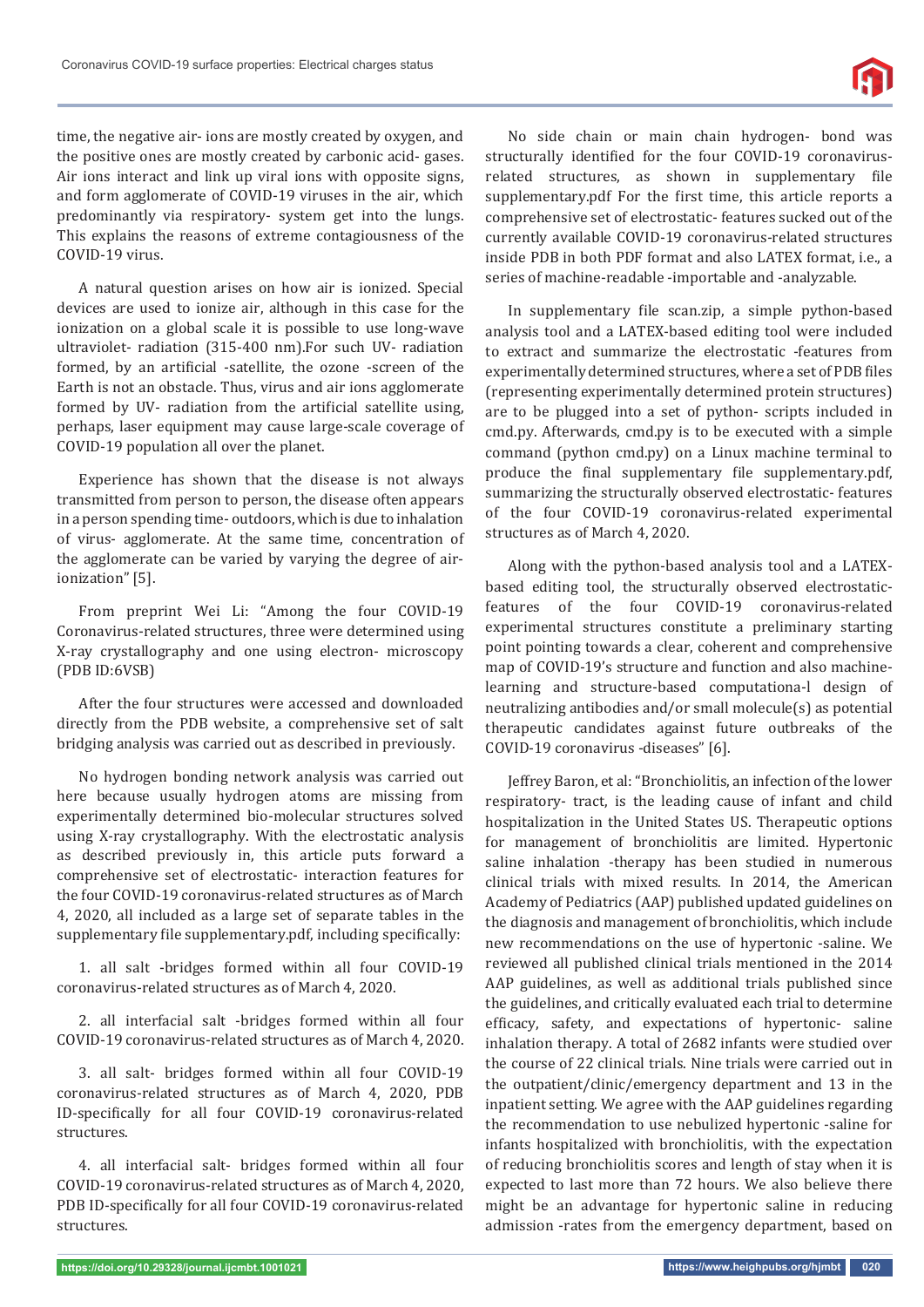close examination of the results of recent trials. This review also highlights important gaps in the available literature that need to be addressed in order to define the role of inhaled hypertonic- saline therapy" [8].

Irina V Biktasheva: "Transient local over-dry environment might be a contributor and an explanation for the observed asynchronous local rises in Covid-19 mortality. We propose that a habitat's air- humidity negatively correlate with COVID-19 morbidity and mortality, and support this hypothesis on the example of publicly available data from German federal -states" [9].

"The virus SARS-CoV-2 is termed due to of its genome sequence similarity to SARS Coronavirus (SARS-CoV). The CoVs belong to the same genus Beta -coronavirus, sharing similar morphology in the form of enveloped, positive singlestranded RNA viruses. These viruses can be deactivated by certain lipid- solvents such as ethanol, ether (75%), chlorine-containing disinfectants, and chloroform, except chlorhexidine. Ethyl alcohol, at concentrations of 60%–80%, is a potent viricidal agent inactivating all the lipophilic viruses (influenza, herpes, vaccinia virus) and many hydrophilicviruses (adenovirus, enterovirus, rhinovirus, and rotaviruses but not hepatitis A virus (HAV) or poliovirus)" [10].



(circles). The size of the circles is proportional to the population of the federal- state; the labels are abbreviations for the largest cities of the federal lands. Red solid line shows the linear regression. Theil-Sen regression is shown with the blue dashed -line.

#### **Experimental project hypotesys**

In order to verify the effect of modify the ionic forces in interface of an animal virus model it is interesting to use 2 different experimental condition:

Model A normal condition: respiratory virus and its bindigns on pulmonary epithelial cells

Mode B alternated condition: respiratory virus and its bindig under effect of different substantia that can modify the distribution of electrical charges in the interface virus – epithelial cells.

The substantie used must to be not so toxic for the epithelial cell.

Time of observation: basal time and after 2 hours.

Endpoint: respiratory disease: yes or no (clinical and instrumental).

Kind of subministration: by aeresosl .

Kind of molecules studied: various mechanism of action but able to modify electrical charge pattern in virus surface.

Ethical consideration: under all international rules.

# **Discussion**

Related the literature reported it is possible to say that:

The viral surface is relevant t phenomena like transmissibility, airborne characteristics, bind with pulmonary epithelial cells, link whit PM particlate matter and also to the severity of the disease.

Phenomena like immune escape, variant emerging and variability in efficacy of vaccine (towards variants) and antibodies depends on the condition of viral surface.

Masks with electrical charge barriers show more efficacy.

Interfacies phenomena are relevant for the binding of the virus to the epithelial cells.

Aereosol therapy whit hypertonic saline solution show reduction in some pediatric respiratory viral disease (in number of days of pathology).

Air humidity condition if a factor that influence COVID -19 diffusion.

Electrical charges are involved in ligad between spike protein and ACE receptor.

Mahmoud Al Ahmad, et al: we identify and quantitate two similar viruses, human and feline- immunodeficiency viruses (HIV and FIV), suspended in a liquid medium without labeling, using a semiconductor- technique. The virus count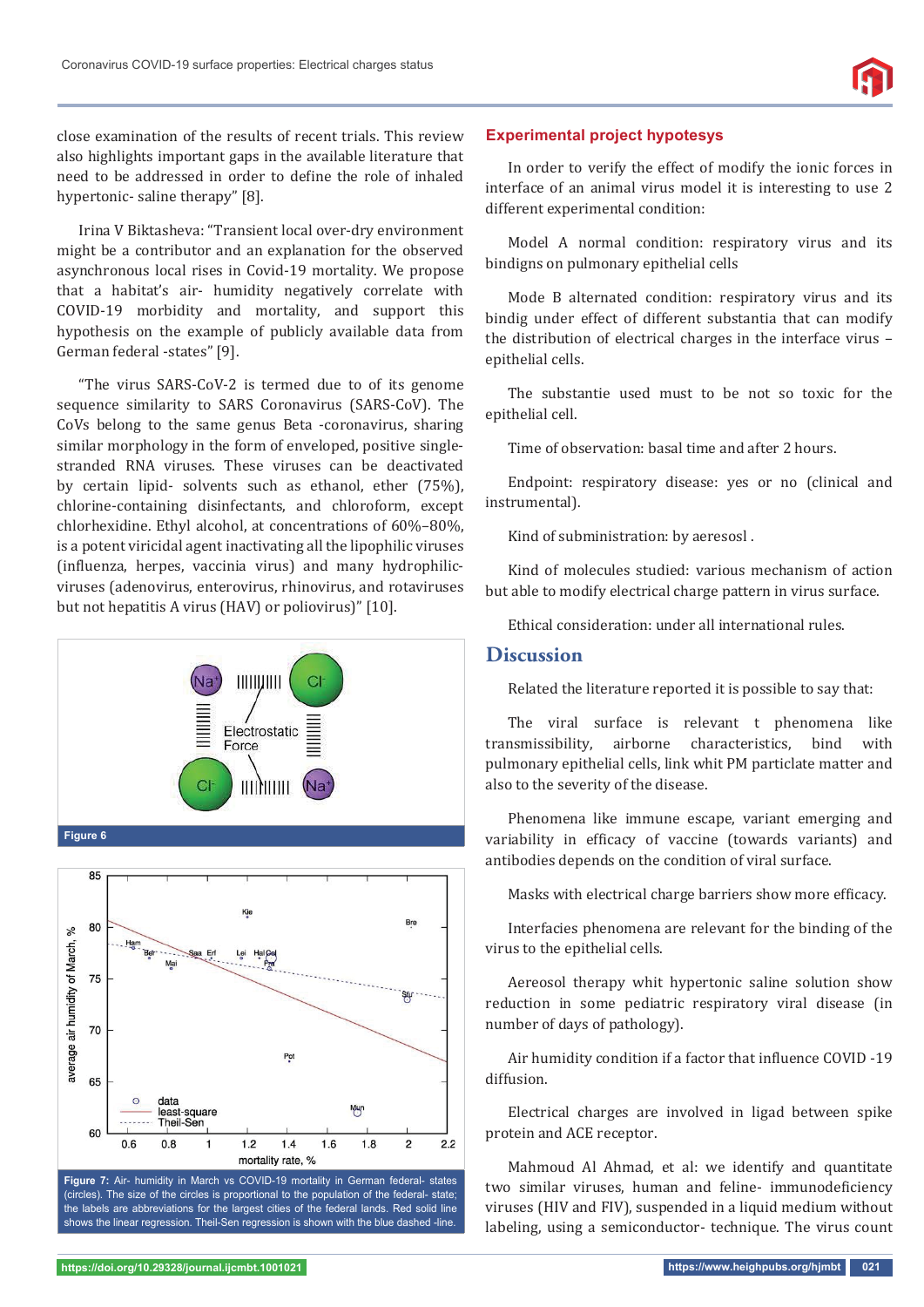

(a) Virions -distributions inside the coaxial resonator in the absence of electric -field. (b) Polarized virions when an electrostatic-c field is applied. A coaxial resonator has an inner- conductor (the +ve electrode, where positive charges accumulate, +Q) surrounded by a hollow space that is surrounded by a conducting shield (−ve electrode, where the negative charges accumulate, -Q). (c) Schematic of the polarized virus particles inside an alternating current electric- field.

was estimated by calculating the impurities inside a defined volume by observing the change in electrical -parameters. Empirically, the virus count was similar to the absolute value of the ratio of the change of the virus suspension dopant concentration relative to the mock dopant over the change in virus- suspension Debye volume relative to mock Debye volume. The virus type was identified by constructing a concentration-mobility relationship which is unique for each kind of virus, allowing for a fast (within minutes) and labelfree virus quantification and identification. For validation, the HIV and FIV virus preparations were further quantified by a bio-chemical technique and the results obtained by both approaches corroborated well. We further demonstrate that the electrical- technique could be applied to accurately measure and characterize silica- nanoparticles that resemble the virus particles in size. Based on these results, we anticipate our present approach to be a starting point towards establishing the foundation for label-free electrical-based identification and quantification of an unlimited number of viruses and other nano-sized particles. the methodology presented here is a basic attempt to demonstrate and explore the use of a new technique for virus- detection, classification and identification. The outlined technique should be applicable to any type of virus, provided it can be electrically- polarized, as well as other types of particles in suspended solutions" [12].

Robert I Mac Cuspie, et al: Capacitances of 5 types of viruses, adenovirus type 5 (AV 5) herpes simplex virus type 1 (HSV1), simian virus 40 (SV40), vaccinia (MVA), and cowpea mosaic- virus (CPMV) were compared by AC capacitance scanning probe microscopy. This technique, using a Pt-coated AFM tip as an electrode to probe capacitance of materials between the tip and a bottom- electrode, has been applied to study surface structures of semiconductors and polymers with nanometer spacial resolution, biological samples at the nanoscale have not been explored by this technique yet. Because most biological- cells are poor conductors, this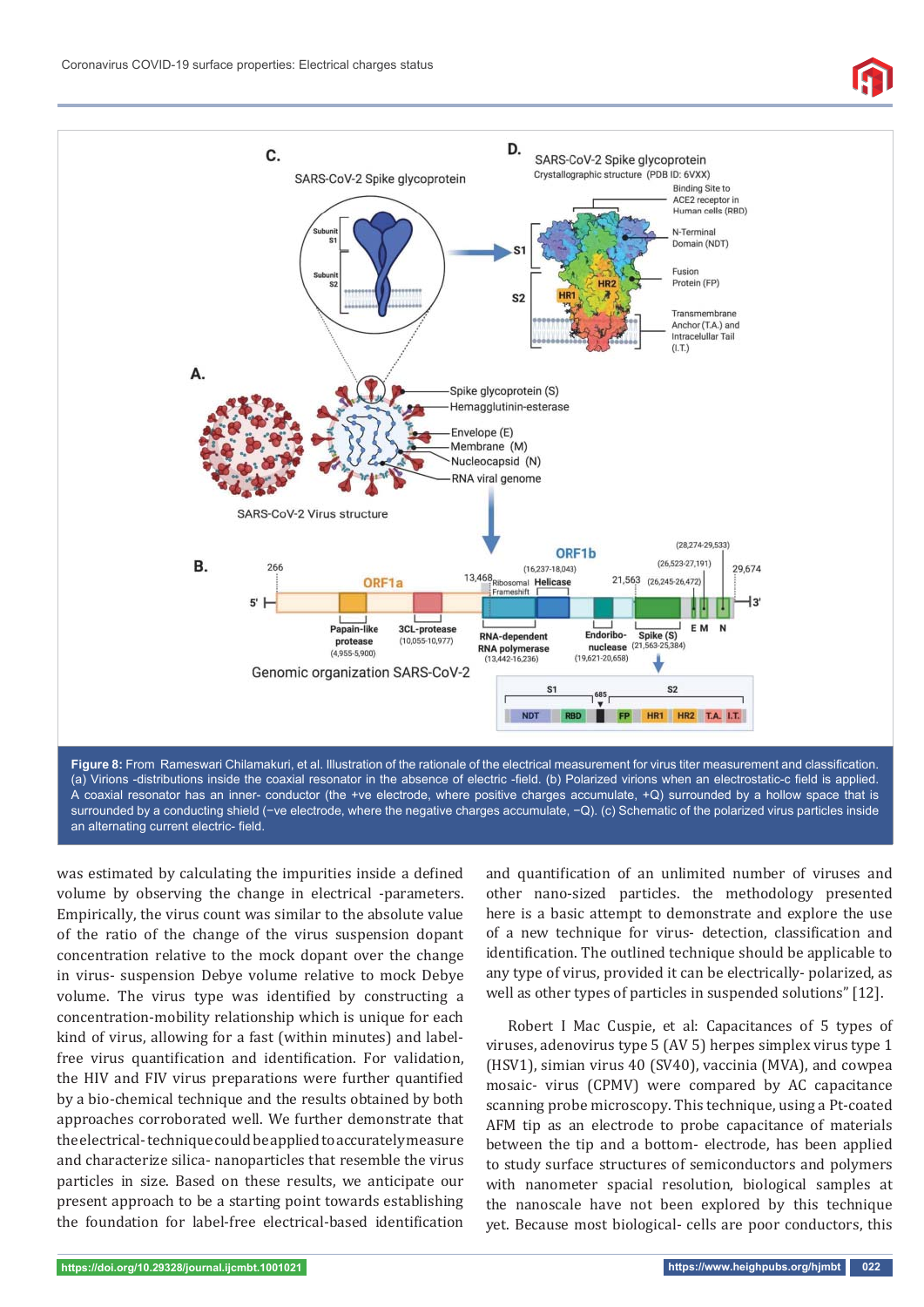approach to probe electric properties of cells by capacitance is logical. This scanning probe- technique (SPM) showed that all of these viruses have distinguishable and characteristic capacitances, respectively. Series of control experiments were carried out using mutant- viruses in order to validate the origin of the characteristic capacitance responses for different viruses.

A mutation on the capsid in HSV1 virus with green fluorescence- proteins (GFP) increased capacitance from 9×10−6 F/cm2 to 1×10−5 F/cm2 at the frequency of 104 Hz. HSV2 virus decreased capacitance when its envelope and glycoproteins were chemically- extracted. These control experiments indicate that dielectric properties of capsid proteins and envelope glycoproteins significantly influence overall dielectric constants of viruses. Because those capsid proteins and glycoproteins are characteristic to the virusstrain, this technique could be applied to detect and identify viruses at the single viron- level using their distinct capacitance spectra as fingerprints without labeling [13].

Eric M Kettleson, et al: "Airborne- virus capture and inactivation were studied in an electrostatic -precipitator (ESP) at applied voltages from -10 to +10 kV using aerosolized bacteriophages T3 and MS2. For each charging scenario, samples were collected from the effluent air stream and assayed for viable phages using plaque assays and for nucleic acids using quantitative polymerase chain -reaction (qPCR)

assays. At higher applied voltages, more virus particles were captured from air with maximum- log reductions of 6.8 and 6.3 for the plaque assay and 4.2 and 3.5 for the qPCR assay at -10 kV for T3 and MS2, respectively.

Beyond corona inception (at applied voltages of -10, -8, +8, and +10 kV), log reduction values obtained with the plaque assay were much higher compared to those of the qPCR assay because nonviable particles, while present in the effluent, were un accounted for in the plaque -assay. Comparisons.

Of these assays showed that in-flight inactivation (inactivation without capture) was greater for the highest applied voltages with a log inactivation of 2.6 for both phages at -10 kV.

We have demonstrated great potential for virus -capture and inactivation via continual ion and reactive species bombardment when conditions in the ESP are enforced to generate a corona discharge" [14].

Christin Scheller, et al: "The isoelectric -point (abbreviated by pI or IEP) is the pH value at which a molecule's or biocolloid's net charge is zero. The latter includes viruses, which can form different surface charges, depending on the pH. Information about the isoelectric- point is important because the solubility and electrical repulsion are lowest at the pI. the tendency to aggregation and precipitation is highest. In the case of viruses, the value thus provides information about the viral



**Figure 9:** Capacitance -spectra of (a) polystyrene (□) and PMMA (▲) nanoparticles (b) Capacitance spectra of AV5, CPMV, MVA, SV40, and HSV1 (c) HSV1 with the tip forces, 50 nN (▶), 200 nN (□), and 500 nN (○) (d) HSV1 at humidity -level 10% (△), 50% (○), and 70% (▼).shows capacitances of five types of viruses; adenovirus type 5 (AV 5), herpes simplex- virus type 1 (HSV1), simian virus 40 (SV40), vaccinia (MVA), and cowpea mosaic virus -(CPMV). Their impedance signals were averaged 1-10 seconds for each AC frequency at 10 mV of AC bias. For each type of virus, fifty different particles were measured and collected capacitance- spectra were averaged with error bars and normalized by the size of each virus, as shown in Figure (b). In this figure, SV40 showed the highest capacitance while AV5 had the lowest.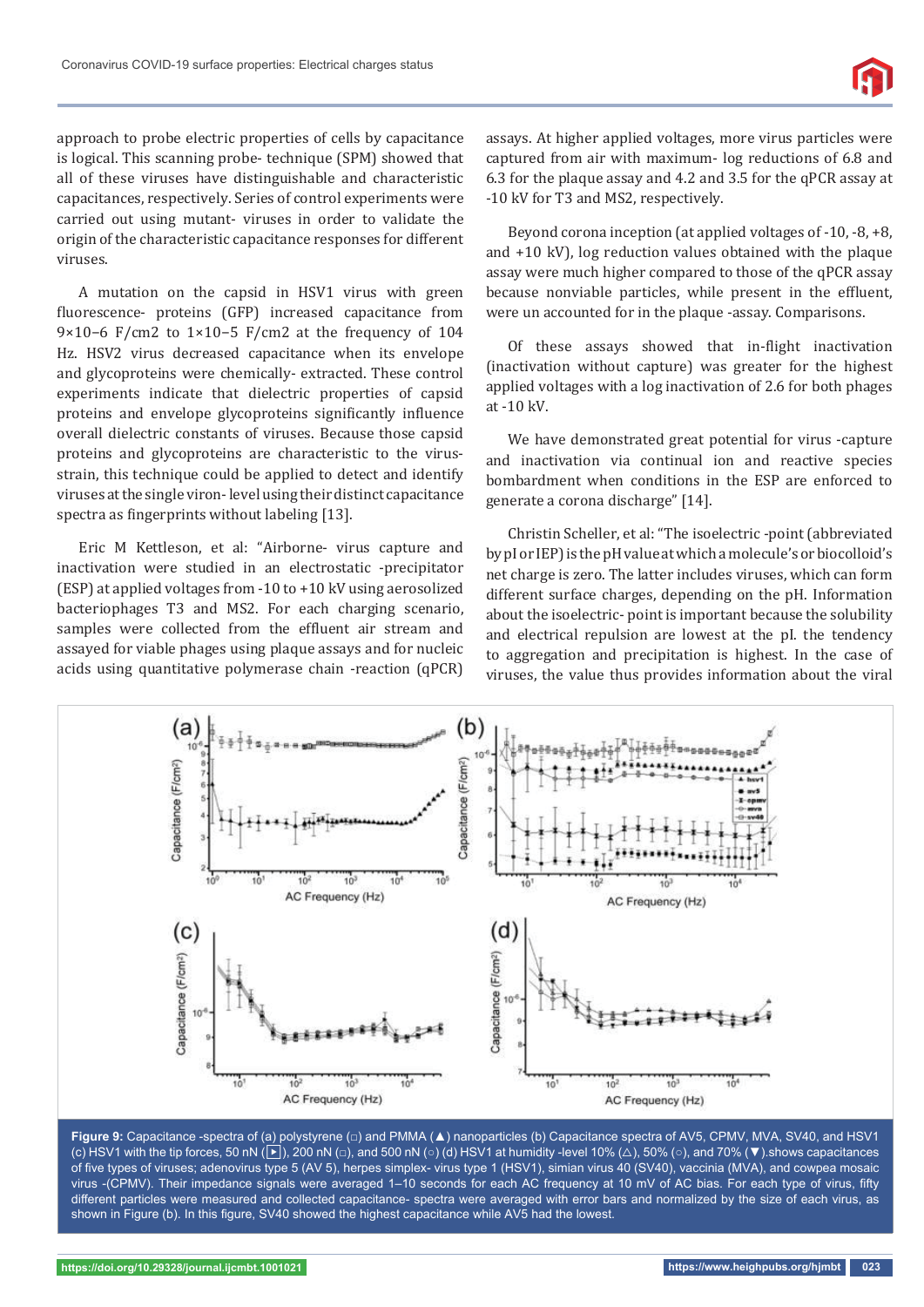surface charge in a specific environment. Michen and Graule authored a review on isoelectric- points of viruses in which they evaluated 137 pI measurements of 104 viruses. Their evaluation shows that the isoelectric- points (IEP) of viruses range from 1.9 to 8.4, but can mostly be found between 3.5 and 7, which means that viruses with pI values in the strongly basic range have not yet been described.

They offer various attempts to explain the variations found in single-virus species data. Key propositions are that viruses can have more than one pI and that the pI value depends on the electrolyte- conditions to which they are exposed. Dependencies of charge states, and thus, pI values, on the presence of metal ions (for example) have been frequently observed. At present, no experimental data are available for the pI value of SARS-CoV-2 or its structural, nonstructural, or accessory- proteins. An estimation is possible through predictive calculations with, in example, the ProtParam tool by ExPASy. The calculation results for the physico-chemical properties and the molecular weight of the individual proteins are based on the corresponding amino acid sequences from UniProt" [15].

"The (pKa)s of the protein on the surface: At the isoelectric -point of a protein, there is an equivalent distribution of negative and positive- charges, leading to a neutral response to a potential difference. If the pH be lowered from the isoelectric -point, it is found that, a bias is created towards the centre of positive charge of the protein. The pKa's could be derived from the pH values of the titration curve for the S(spike)-protein of the SARS-CoV-2 using the Henderson– Hasselbalch equation (from titration analysis):

 pH = pKa + log ([conjugate base]/[weak acid]) To establish this concept of the influence of surrounding pH on the surfacecharge of a virus, similar experiments had already been carried out also over the other virus strains. It should be considered here that the S-protein in the spikes of the coronavirus is essentially a complex folded structure of a chain formed from the the S gene that comprises an ORF encoding a protein of 1353 amino acid- residues, with a predicted molecular weight of 149,918 (S Mounir 1, P Labonté, P J Talbot).

It tends to have different charge accumulations and configurations in different pH levels of the surroundings, unlike simple inorganic- particles of aerosols. A three layer mask can be produced to prevent the immediate infections of DNA, RNA viruses including SARS-COV-2 and others because the electric- charge accumulation of the RNA viruses is much less than the electrostatic charges accumulated in the layers of the mask within few minutes. In the inner surface, a cotton type non- conducting material can be used which will work basically as a nonconductor so that the electrostatic -charges produced inside the two layers does not drain out through surface of the (human)body" [16].

Marie Hagbom, et al: "Generation of negative- ions has

previously been shown to reduce transmission of Newcastle disease virus 22,23 and several kind of bacteria24,25 in animal experimental set-ups.

By the use of a modified ionizer- device we describe effective prevention of airborne transmitted influenza- A (strain Panama 99) virus infection between animals and inactivation of virus (> 97%). Active ionizer prevented 100% (4/4) of guinea -pigs from infection. the device effectively captured airborne transmitted calicivirus, rotavirus and influenza- virus, with recovery rates up to 21% after 40 min in a 19 m3 room. The ionizer generates negative- ions, rendering airborne- particles/aerosol droplets negatively charged and electrostatically attracts them to a positively charged collector plate. Trapped viruses are then identified by reverse transcription quantitative real-time PCR. The device enables unique possibilities for rapid and simple removal of virus from air and offers possibilities to simultaneously identify and prevent airborne- transmission of viruses. Inactivation of viruses by electrostatic attraction has only been briefly investigated. In the present study, rotavirus and CaCV lost significant (> 97%) infectivity (ratio; CaCV from  $3.0 \times 10^{-2}$ to < 7.8 × 10−4 and rotavirus from 4.9 × 10−1 to < 7.6 × 10−3) in ionized- air as determined by a ratio of infectivity versus gene -copies. The ionizer creates electrons, which will render surface molecules of particles in air negatively -charged thus attracting them to the positively charged collector plate. This device generates approximately 35 000 billion electrons per second with a steady-state ozone concentration below the detection limit (0,002 ppm) as tested by VTT Technical Research Center of Finland, Tampere" [17].

An isoelectric point is the point at which a particular molecule carries no net electric -charge. Thus at isoelectricpoint the total positive and negative charges are same and the molecule is overall neutral. If a protein has more number of acidic amino -acids, the isoelectric -point will be at low pH while a protein with more number of basic amino acids will have isoelectric point at high pH.

Lin L, et al: "Electrostatic -features, including electrostatic potential, electric -field lines, and electrostatic forces of SARS-CoV and SARS-CoV-2 were calculated and compared in detail.

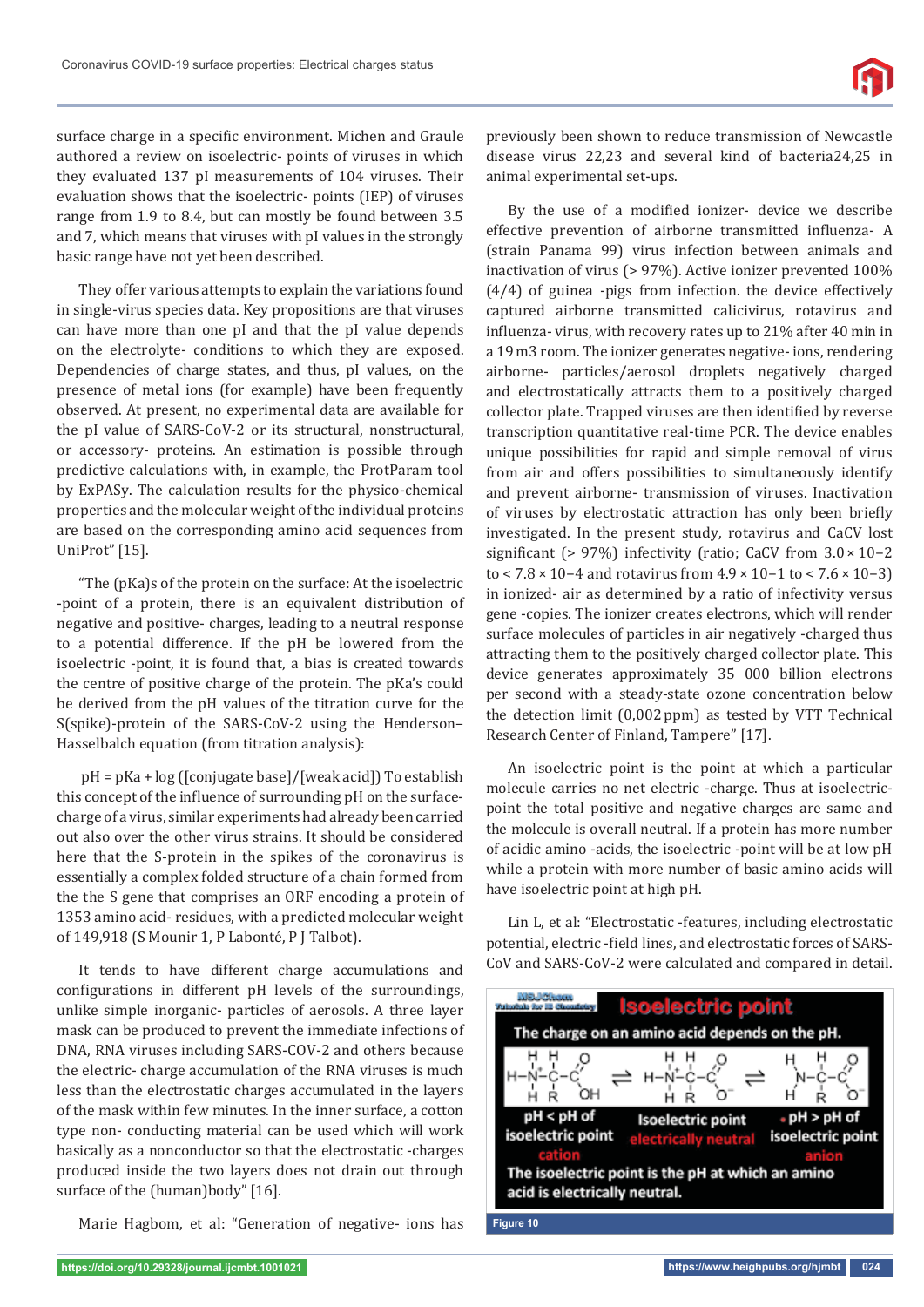The results demonstrate that SARS-CoV and SARS-CoV-2 S proteins are both attractive to ACE2 by electrostatic forces even at different distances. the residues contributing to the electrostatic- features are quite different due to the mutations between SARS-CoV S protein and SARS-CoV-2 S protein. Such differences are analyzed comprehensively" [19].

Red represents residues which are mutated to be more negative; Blue represents residues which are mutated to be more positive; yellow represents residues which are mutated from polar to hydrophobic; cyan represents residues which are mutated from hydrophobic to polar. (B) Structure of a single S protein monomer. The RBD shown in red circle is flipping out to reach ACE2. The green circle- region highlights the hinge between RBD and the rest of S protein.

Zhi-Yong Wang, et al: "Bronchiolitis, a common lower respiratory- tract infection in infants, is the primary reason of hospitalization of infants in developed and developing -countries (1). This disease is characterized by wheezing, cough and tachypnea. Cases mostly present among the infants aged 1–6 months. It usually occurs in early spring and winter seasons.

"It is estimated that 1 in 5 infants each year suffers respiratory- infection caused by respiratory syncytial virus (RSV) (3). The mortality rate is  $0.5\%$  –  $1.5\%$  among hospitalized infants, but increases to 3–4% for infants with potential pulmonary or cardiac- diseases.

A meta-analysis was performed to analyze the efficacy of 3% hypertonic -saline (HS) in bronchiolitis. Pubmed and MEDLINE databases were searched for relevant articles. A total of 2 authors selected the articles according to the inclusion criteria and then data were carefully extracted. Weighted mean difference (WMD) with 95% confidence interval (95% CI) values were used to pool continuous data, including length of stay and clinical severity- score (CSS). Relative- risk (RR) with 95% CI was calculated to determine the association between 3% HS and re-admission. The pooled data revealed that infants treated with 3% HS exhibited shorter durations of hospitalization compared with those



**Figure 11:** Structure of SARS-CoV-2 S proteins and ACE2 binding- domain. (A) The structure of S protein trimer binding with ACE2 binding- domain. ACE2 is shown in gray color.

treated with normal- saline (NS; WMD =−0.43; 95% CI = −0.70, −0.15). Subgroup -analysis examining the combination of HS or NS with additional medication demonstrated that 3% HS with epinephrine significantly decreased the length of hospital stay, with a WMD =−0.62 (95% CI =−0.90, −0.33). The results indicated a lower CSS score in the 3% HS group compared with the NS group (SMD =−0.80; 95% CI =−1.06, −0.54). The pooled outcome indicated a beneϐicial effect of 3% HS on decreasing re-admission rates compared with NS (RR = 0.93; 95% CI = 0.70, 1.23). No potential publication- bias was observed (Begg's, *p* = 0.133; Egger's, *p* = 0.576). In conclusion, 3% HS was demonstrated to be a more successful therapy compared with NS for infants with bronchiolitis" [20].

C M Schaldach, et al: "The influence of ionic strength on the electrostatic -interaction of viruses with environmentally relevant surfaces was determined for three viruses, MS2, Q beta, and Norwalk. The virus is modeled as a particle comprised of ionizable amino acid- residues in a shell surrounding a spherical RNA core of negative charge, these charges being compensated for by a Coulomb screening due to intercalated ions. A second model of the virus involving surface charges only is included for comparison. Surface potential calculations for each of the viruses show excellent agreement with electrophoretic- mobility and zeta potential measurements as a function of pH. The environmental- surface is modeled as a homogeneous plane held at constant potential with and without a finite region (patch) of opposite potential. The results indicate that the electrostatic- interaction between the virus and the oppositely- charged patch is significantly influenced by the conditions of ionic strength, pH and size of the patch. Specifically, at pH 7, the Norwalk -virus interacts more strongly with the patch than MS2 (approximately 51 *vs.* approximately 9kT) but at pH 5, the Norwalk-surface interaction is negligible while that of MS2 is approximately 5.9kT. The resulting ramifications for the use of MS2 as a surrogate for Norwalk are discussed" [21].

Preprint: Rafael RG. Machado et al: "We performed experiments to test if hypertonic saline solution is able to inhibit virus- replication in vitro. Our data shows that 260 mM NaCl (1.5%) inhibits 100% SARS-CoV-2 replication in Vero cells. our results suggest that the virus replication inhibition is due to an intracellular -mechanism and not due to the dissociation between spike SARS-CoV-2 protein and its humanreceptor angiotensin-converting enzyme 2 interaction. NaCl depolarizes the plasma membrane supposedly associated with the inhibition of the SARS-CoV-2 life cycle.

This observation could lead to simple, safe and low cost interventions at various stages of COVID-19 treatment, improving the prognosis of infected- patients, thereby mitigating the social and economic costs of the pandemic" [22].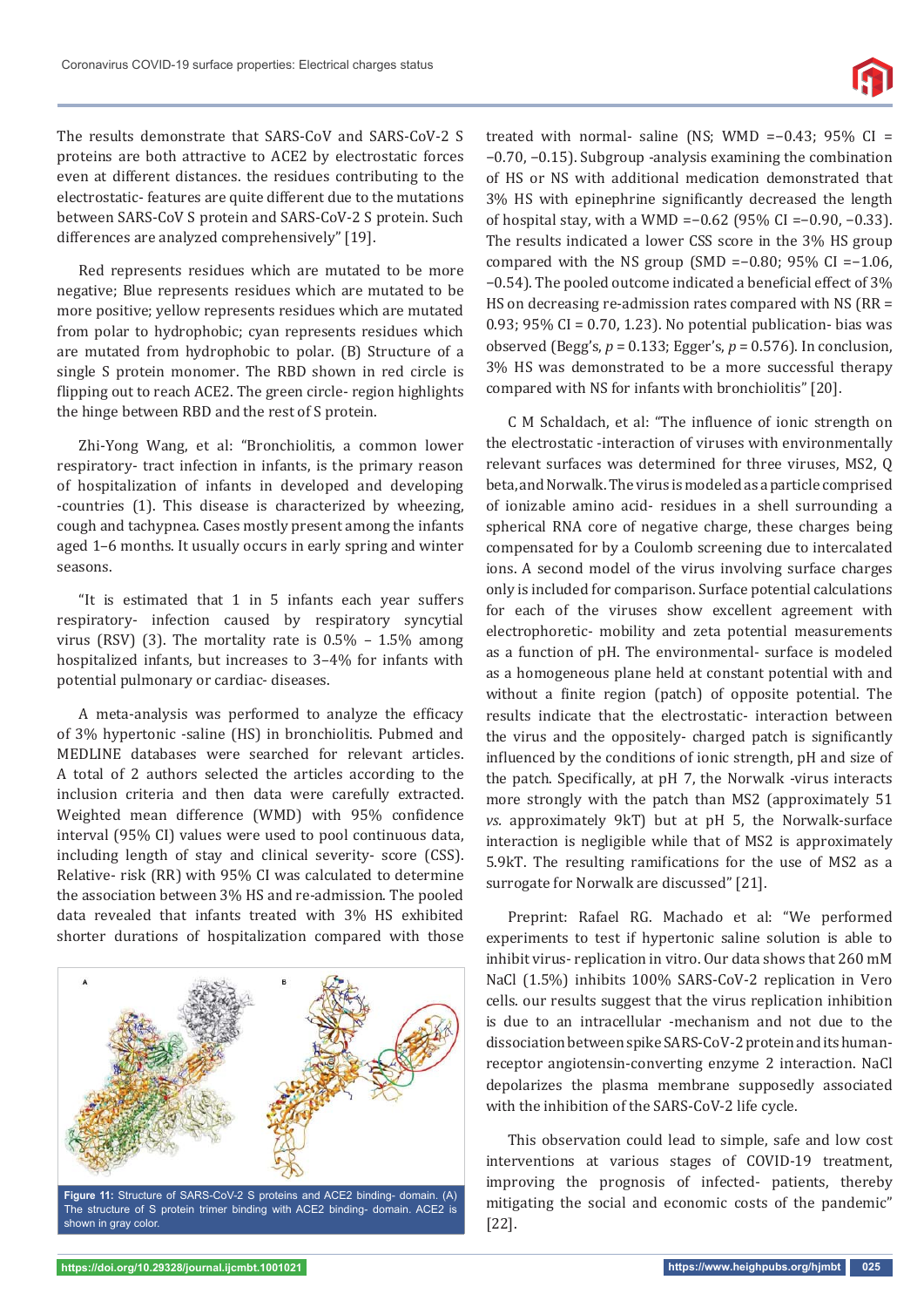

Srinivasan Damodaran: Salts and protein Denaturation.

"Salts affect protein stability in 2different ways. At lowconcentrations, ions interact with proteins via nonspecific electrostatic- interactions. This electrostatic neutralization of protein charges usually stabilizes protein structure. Complete charge neutralization by ions occurs at or below 0.2 M ionic strength and it is independent of the nature of the salt. At higher- concentrations  $(>1 \text{ M})$ , salts have ion specific effects that influence the structural -stability of proteins."

## **Conclusion**

Related the literature reported it is interesting to submit to the researcher that it is possible acts on the Electrical distribution of a respiratory virus surface.

This modulation can help in various stage of the pathogenetic process since form the binding with the ACE receptor, to the cellular intake.

Is I reported the effect of hypertonic saline solution in aerosols as medium that can modify this equilibrium.

In some example of pediatric disease reducing the days of pathologic condition.

This is a simply example able to show as modifying the microenvironment in the interface whit an aerosolized ionic substantia this can create an unfavorable situation for virus cellular intake.

Hypertonic saline solution aerosol show more efficacy the normal saline and this is the proof that the;

Increase Ionic force is crucial for the effect.

Adding the salts increase ionic forces.

Can we use other substantie for the same scope and more effective acting on micro environmental factors like ionic forces, osmotic level, PH and other affecting the global protein structure?

**Ethical consideration:** Under all international rules.

Clarification this work is produced whit out any diagnostic or therapeutic intent only to submit to researcher hypothesis of work.



# **References**

- 1. Rakshita K, Chatterjeea S, Bandyopadhyaya D, Sarkarb S. Preprint an effective approach to reduce the penetration potential of sarscov-2 and other viruses by spike protein: surface particle.
- 2. Schoeman D, Fielding BC. Coronavirus envelope protein: current knowledge. Virol J. 2019; 16: 69. **PubMed:** https://pubmed.ncbi.nlm.nih.gov/31133031/
- 3. Northwestern University Amanda Morris Research exposes new vulnerability for SARS-CoV-2. Electrostatic interactions enhance the spike protein's bond to host cells. 2020.
- 4. Leung WWF, Sun Q. Electrostatic charged nanofiber filter for filtering airborne novel coronavirus (COVID-19) and nano-aerosols. Sep Purif Technol. 2020; 250: 116886. **PubMed:** https://pubmed.ncbi.nlm.nih.gov/32322159/
- 5. Sholanov K. Electrophysical processes effecting the covid-19 virus before it enters. Organism.
- 6. Li W. Structurally Observed Electrostatic Features of the COVID-19 Coronavirus-Related Experimental. Structures inside Protein Data Bank: A Brief Update.
- 7. Luisetto M. Chemico- physicals properties of coronavirus affecting. Int Invent Sci J. 2021; 5:
- 8. Baron J, El-Chaar G. Hypertonic Saline for the Treatment of Bronchiolitis in Infants and Young Children: A Critical Review of the Literature. J Pediatr Pharmacol Ther. 2016; 21: 7–26. **PubMed:** https://pubmed.ncbi.nlm.nih.gov/26997926/
- 9. Biktasheva IV. Role of a habitat's air humidity in Covid-19 mortality. Sci Total Environ. 2020; 736: 138763. **PubMed:** https://pubmed.ncbi.nlm.nih.gov/32492610/
- 10. Jing JLJ, Yi TP, Bose RJC, McCarthy JR, Tharmalingam N, et al. Hand Sanitizers: A Review on Formulation Aspects, Adverse Effects, and Regulations. Int J Environ Res Public Health. 2020; 17: 3326. **PubMed:** https://pubmed.ncbi.nlm.nih.gov/32403261/
- 11. Pawłowski PH. Charged amino acids may promote coronavirus SARS-CoV-2 fusion with the host cell. AIMS Biophysics. 2021; 8: 111–120. **PubMed:** http://www.aimspress.com/journal/biophysics
- 12. Al Ahmad M, Mustafa F, Ali LM, Rizvi TA. Virus detection and quantification using electrical parameters. Sci Rep. 2014; 4: 6831. **PubMed:** https://pubmed.ncbi.nlm.nih.gov/25355078/
- 13. MacCuspie RI, Nuraje N, Lee SY, Runge A, Matsui H. Comparison of Electrical Properties of Viruses Studied by AC Capacitance Scanning Probe Microscopy. J Am Chem Soc. 2008; 130: 887–891. **PubMed:** https://pubmed.ncbi.nlm.nih.gov/18092777/
- 14. Kettleson EM, Ramaswami B, Hogan CJ, Jr., Lee MH, Statyukha GA, et al. Airborne Virus Capture and Inactivation by an Electrostatic Particle Collector. Environ Sci Technol. 2009; 43: 5940–5946. **PubMed:** https://pubmed.ncbi.nlm.nih.gov/19731701/
- 15. Scheller C, Krebs F, Minkner R, Astne I, Gil-Moles M, et al. Physicochemical properties of SARS-CoV-2 for drug targeting, virus inactivation and attenuation, vaccine formulation and quality control. 2020.
- 16. Hagbom M, Nordgren J, Nybom R, Hedlund KO, Wigzell H, et al. Ionizing air affects influenza virus infectivity and prevents airbornetransmission. Sci Rep. 2015; 5: 11431.
- 17. Xie Y, Karki CB, Du D, Li H, Wang J, et al. Spike Proteins of SARS-CoV and SARS-CoV-2 Utilize Different Mechanisms to Bind with Human ACE2. Front Mol Biosci. 2020; 7: 591873. **PubMed:** https://www.ncbi.nlm.nih.gov/pmc/articles/PMC7755986/
- 18. Wang ZY, Li XD, Sun AL, Fu XQ. Efficacy of 3% hypertonic saline in bronchiolitis: A meta-analysis. Exp Ther Med. 2019; 18: 1338–1344.